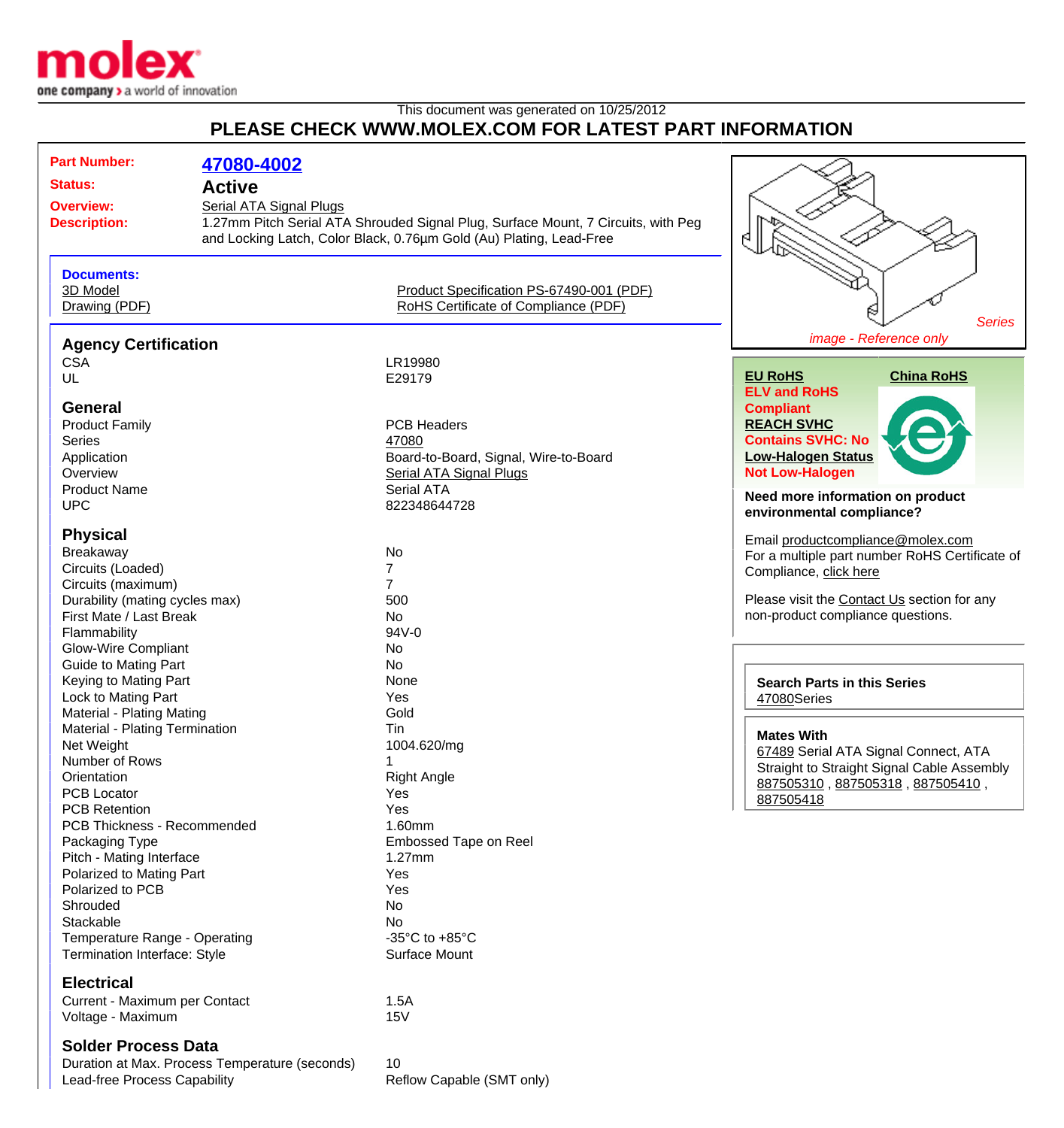| Max. Cycles at Max. Process Temperature |     |
|-----------------------------------------|-----|
| Process Temperature max. C              | 255 |

# **Material Info**

#### **Reference - Drawing Numbers**

Electrical Model Document **EE-47080-001** S-Parameter Model<br>Sales Drawing

Product Specification <br>
S-Parameter Model S-Parameter Model<br>
SP-47080-001 SD-47080-001

## This document was generated on 10/25/2012 **PLEASE CHECK WWW.MOLEX.COM FOR LATEST PART INFORMATION**